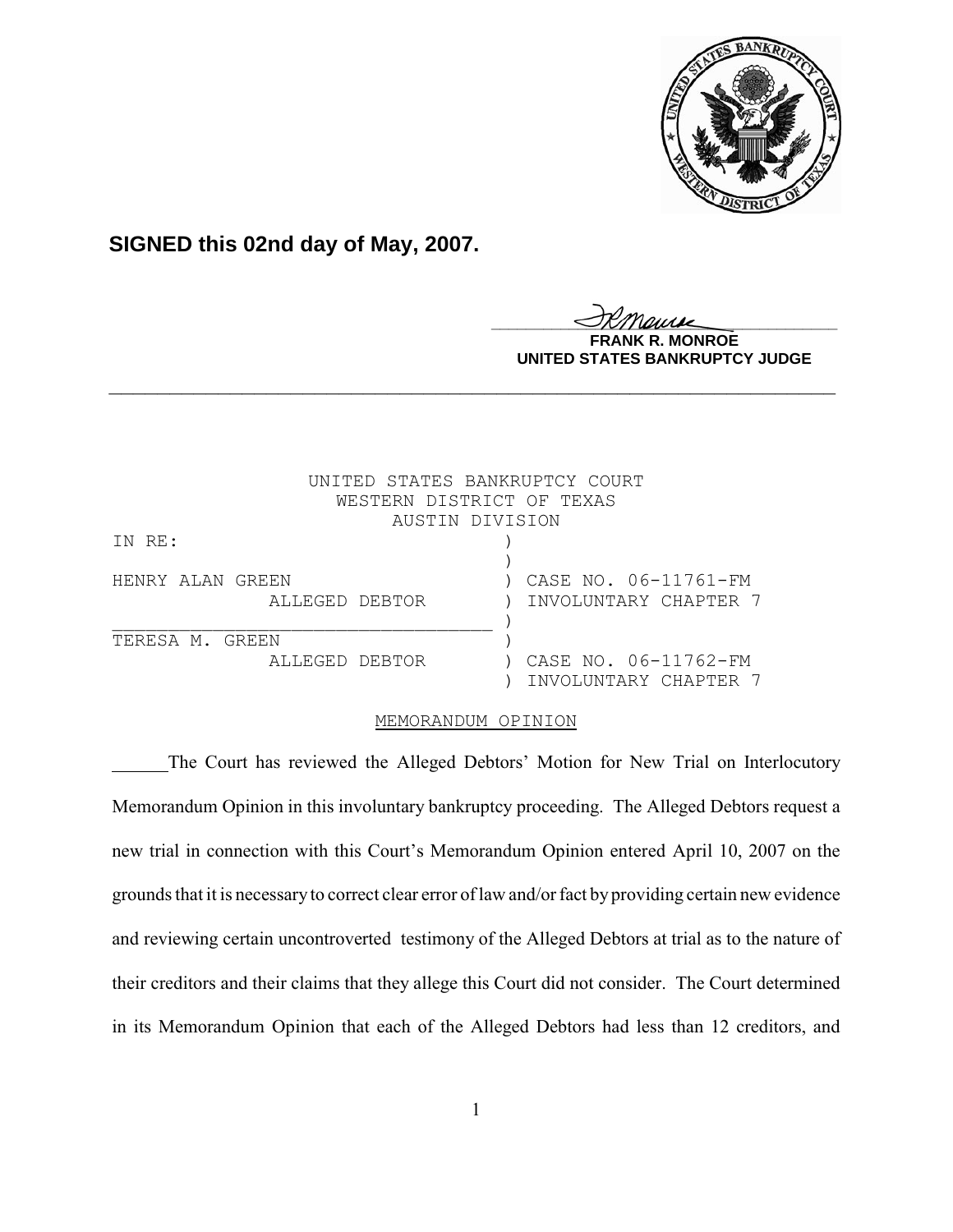therefore §303 of the Bankruptcy Code required only one petitioning creditor to file an involuntary petition against each Alleged Debtor instead of three petitioning creditors.

Josephine Maita, one of the petitioning creditors filed her response to this Motion for New Trial indicating that it: 1) is premature as there is no written order upon which a "new trial" can be granted, 2) presents no new evidence and 3) does not actually seek a new trial, but is merely an attempt to reopen the evidence.

The Alleged Debtors want the Court to reconsider its Memorandum Opinion based on evidence the Alleged Debtors were able to, but did not, present at the trial of this matter as well as to make further arguments based on the testimony adduced at trial.

The Memorandum Opinion does not constitute an appealable "final decision". In a bankruptcy case, if a particular adversary proceeding has been finally resolved, the outcome constitutes an appealable 'final decision'. *Turshen v. Chapman*, 823 F.2d 836, 839 (4<sup>th</sup> Cir. 1987). This Court stated at page 29 of its Memorandum Opinion that before the full relief requested could be rendered, the Court would need to try the issue of whether the Alleged Debtors were generally paying their debts as required under §303(h) of the Bankruptcy Code. Thus, according to *Turshen*, the Memorandum Opinion does not constitute a final decision because this Court must still make a determination on this remaining issue.

However, the fact that a decision is interlocutory does not prohibit this Court's reconsideration. Moore's states that a "trial court has plenary power over its interlocutory orders until a final judgment has been entered." *Moore's Federal Practice* 12-59 Moore's Federal Practice-Civil §59.21. Moore's concludes that "Rule 59 should not restrict the power of the trial court to give relief from an interlocutory order." *Id.* The Fifth Circuit in *Gallimore v. Missouri Pac. R.R. Co.,*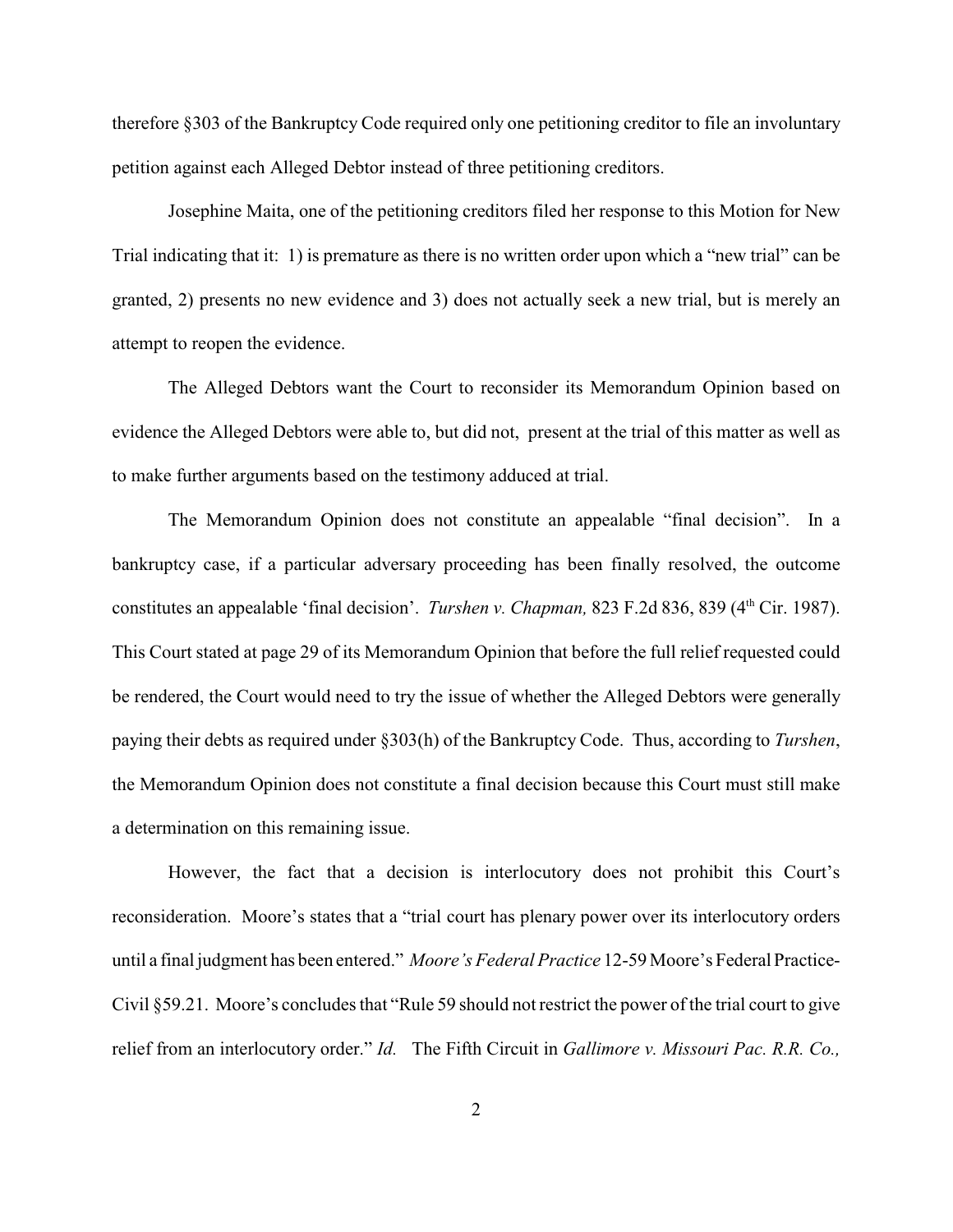adopted this analysis in holding that the district court did not errin reversing its earlier order granting a new trial. 635 F.2d 1165, 1170-71 ( $5<sup>th</sup>$  Cir. 1981). Consequently, this Court notes that it has the authority to alter or amend its Memorandum Opinion. See, *Roanoke Iron & Bridge Works, Inc. v. RIB Detention Equipment, Inc.,* 98 B.R. 256 (Bankr.W.D. Va. 1988)(Memorandum opinion considered an interlocutory order and one which court had plenary authority to alter or amend). Whether this Court chooses to do so is actually the issue.

The Court did not enter an actual interlocutory order with respect to this Memorandum Opinion as there is only one additional related issue remaining to be determined. The Court is waiting to rule on this issue before entering a final order. The Motion for New Trial of the Interlocutory Memorandum Opinion is analogous to an appeal of an interlocutory order or judgment. The Supreme Court in *Catlin v. United States,* described a final decision as "one which ends the litigation. . . and leaves nothing for the court to do but execute the judgment." 324 U.S. 229, 233 (1945). In the bankruptcy context, an order is appealable if the separate dispute is "finally resolved and leaves nothing further for the bankruptcy court to do." *In re Brickell Inv. Corp*, 171 B.R. 149, 160-61 (S.D. Fla. 1994). This prevents fragmentary, premature and unnecessary appeals by allowing a trial court to bring a case to final judgment before it is presented to the appellate court as well as avoids delay that would result from allowing the appeal of a non-final order.

Motions for new trial and motions to reconsider interlocutory orders/judgments should be reviewed in the same context. This dispute is not "finally resolved" as one additional issue under §303 needs to be adjudicated. This Court must enter a final order before it will consider a request for new trial or a motion to reconsider. This prevents piecemeal review by way of new trial and reconsideration motions. The Motion for New Trial is premature and must be denied..